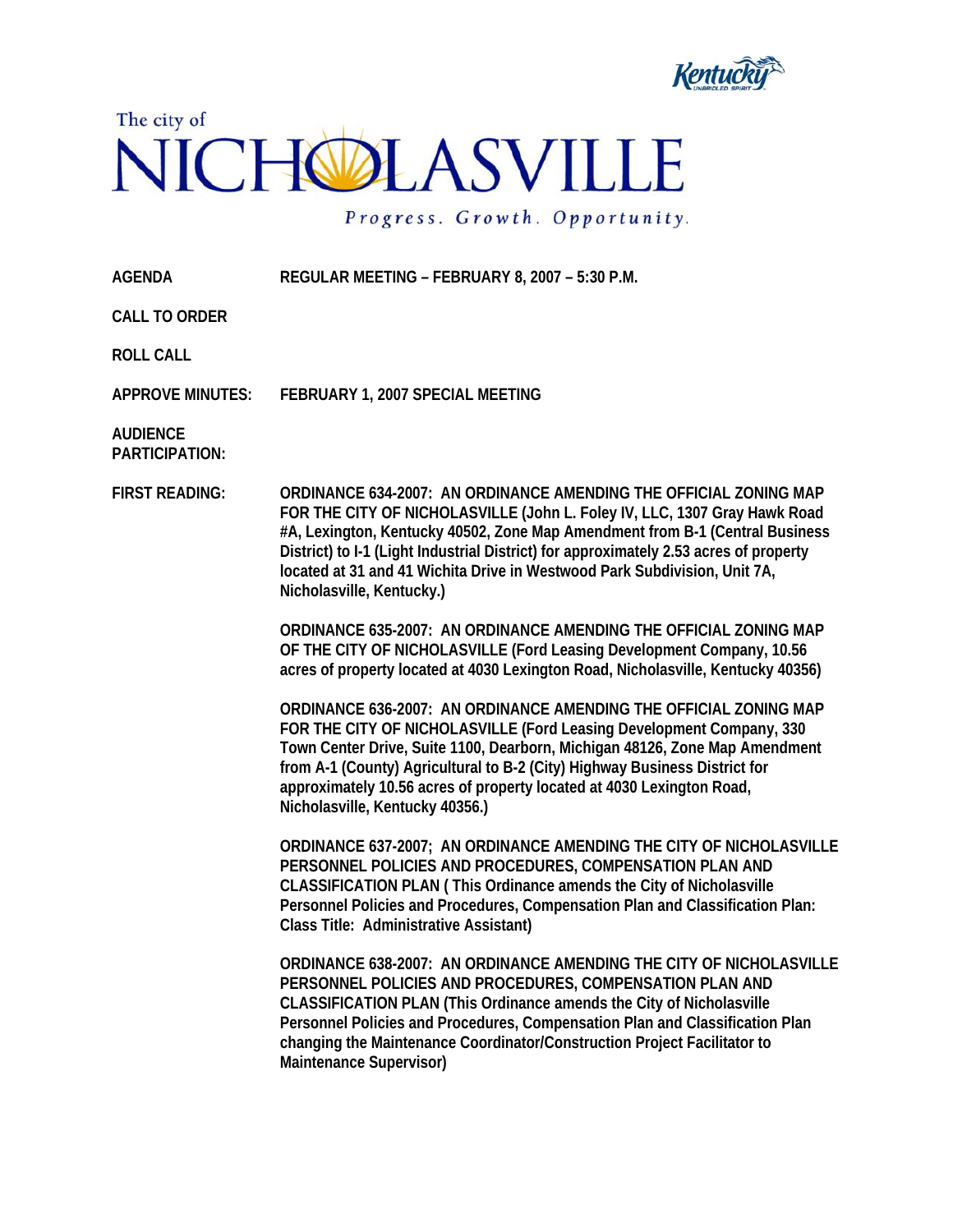

**ORDINANCE 639-2007: AN ORDINANCE AMENDING THE CITY OF NICHOLASVILLE PERSONNEL POLICIES AND PROCEDURES, COMPENSATION PLAN AND CLASSIFICATION PLAN (This Ordinance amends the City of Nicholasville Personnel Policies and Procedures, Compensation Plan and Classification Plan: Class Title: Groundskeeper I)** 

**ORDINANCE 640-2007: AN ORDINANCE AMENDING CHAPTER 16 OF THE CODE OF ORDINANCES FOR THE CITY OF NICHOLASVILLE (This Ordinance amends to Code of Ordinances for the City of Nicholasville, Chapter 16, Precious Metals Dealers)** 

**SECOND READING: ORDINANCE 632-2007: AN ORDINANCE AMENDING THE CITY OF NICHOLASVILLE PERSONNEL POLICIES AND PROCEDURES, COMPENSATION PLAN AND CLASSIFICATION PLAN ( This Ordinance amends the City of Nicholasville Personnel Policies and Procedures, Compensation Plan and Classification, to abolish Class Title: Utility Office Manager, and repeal Ordinance 495-2004)** 

> **ORDINANCE 633-2007: AN ORDINANCE AMENDING THE CITY OF NICHOLASVILLE PERSONNEL POLICIES AND PROCEDURES, COMPENSATION PLAN AND CLASSIFICATION PLAN ( This Ordinance amends the City of Nicholasville Personnel Policies and Procedures, Compensation Plan, to abolish the following Class Titles and Ordinances: Director of Public Utilities, Ordinance 516-2005; Finance Director, Ordinance 516-2005; Utility Billing Supervisor, Ordinance 550- 2005; Utility Billing Clerk, Ordinance 516-2005; Purchasing Agent ,Ordinance 539- 2005; I.T. Manager, Ordinance 632-2006; Bookkeeper, Ordinance 516-2005; Assistant Bookkeeper, Ordinance 516-2005; Tax Administrator, Ordinance 516- 2006; Tax Clerk, Ordinance 516-2005; CSR I, Ordinance 623-2006; CSR II, Ordinance 622-2006; and CSR Part-Time, Ordinance 624-2006. This Ordinance further amends the City of Nicholasville Personnel Policies and Procedures, Compensation Plan and Classification Plan to create the following Class Titles: Director of Public Utilities and Finance, Finance Officer, Customer Services Representative II, Customer Service Representative I, Part-Time Customer Service Representative I, Utility Billing Supervisor, Utility Billing Clerk, Tax Administrator, Tax Clerk, Bookkeeper, Assistant Bookkeeper, Purchasing Agent, Information Technology Manager, Technical Support Assistant, Part-time.)**

## **CONSIDERATION:**

- **1. Preserve America Grant**
- **2. Update on time keeping system.**
- **3. Accept bid for Street Sweeper.**
- **4. Authorize Mayor to sign any grant documents relating to the EPA 319(h) Non-Point Source Grant.**
- **5. Authorize Mayor to sign custodian agreement and security agreement with Farmers Bank.**
- **6. Human Resource miscellaneous.**
- **7. Utility miscellaneous.**
- **8. Planning & Zoning miscellaneous.**
- **9. Approve accounts payable as listed.**